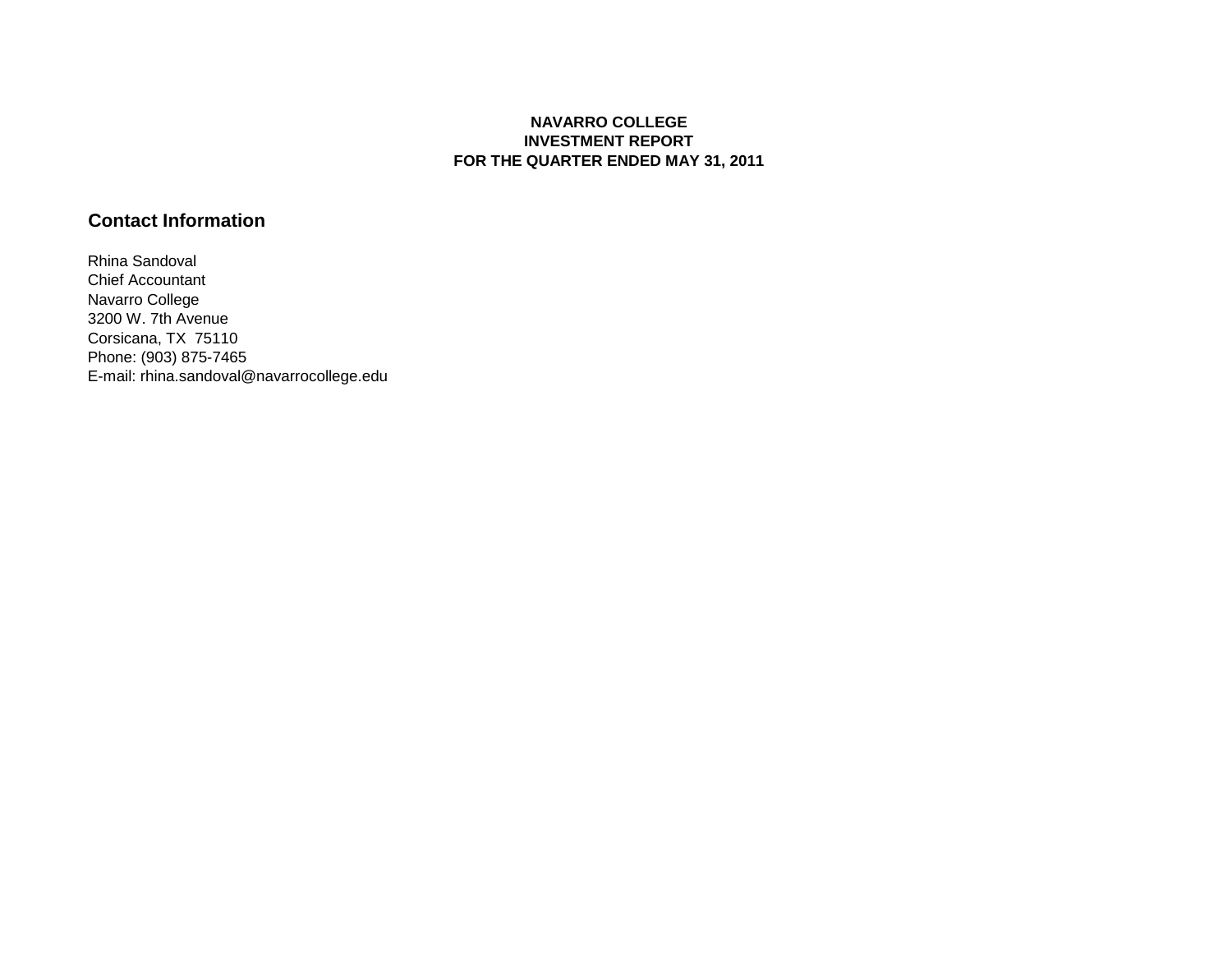### **NAVARRO COLLEGE INVESTMENT REPORT FOR THE QUARTER ENDED MAY 31, 2011**

| <b>TYPE OF INVESTMENT</b>                                                                                          | <b>BEGINNING</b><br><b>BOOK VALUE</b><br>02/28/11 | <b>ADDITIONS/</b><br><b>CHANGES</b><br><b>FOR PERIOD</b> | <b>ENDING</b><br><b>BOOK VALUE</b><br>05/31/11 | <b>BEGINNING</b><br><b>MARKET VALUE</b><br>02/28/11 | <b>ENDING</b><br><b>MARKET VALUE</b><br>05/31/11 |  |
|--------------------------------------------------------------------------------------------------------------------|---------------------------------------------------|----------------------------------------------------------|------------------------------------------------|-----------------------------------------------------|--------------------------------------------------|--|
| <b>Certificates of Deposit</b>                                                                                     |                                                   |                                                          |                                                |                                                     |                                                  |  |
| Citizens National Bank-Henderson CD #677159 (Schol)<br>Due 08/01/2011 @ 2.100% Rate<br>Purchased 08/01/2009        | 250,000.00                                        |                                                          | 250,000.00                                     | 253,034.93                                          | 254,358.22                                       |  |
| Community National Bank & Trust of TX - CD #1121587 (Schol)<br>Due 01/18/2012 @1.190% Rate<br>Purchased 07/18/2010 | 640,000.00                                        |                                                          | 640,000.00                                     | 644,694.79                                          | 646,614.44                                       |  |
| Community National Bank & Trust of TX - CD #1141420 (E&G)<br>Due 02/28/2012 @ 1.000% Rate<br>Purchased 08/28/2010  | 1,500,000.00                                      |                                                          | 1,500,000.00                                   | 1,507,561.64                                        | 1,511,342.47                                     |  |
| Community National Bank & Trust of TX - CD #1141442 (E&G)<br>Due 09/07/2011 @ .700% Rate<br>Purchased 09/07/2010   | 1,500,000.00                                      |                                                          | 1,500,000.00                                   | 1,505,005.48                                        | 1,507,652.05                                     |  |
| State Farm - CD #1019063147 (Aux)<br>Due 10/01/2011 @.9100% Rate<br>Purchased 10/01/2010                           | 100,000.00                                        |                                                          | 100,000.00                                     | 101,836.07                                          | 102,069.91                                       |  |
| First Bank & Trust Co. - CD #5006220 (E&G)<br>Due 10/18/2011 @2.200% Rate<br>Purchased 10/18/2010                  | 100,000.00                                        |                                                          | 100,000.00                                     | 100,801.64                                          | 101,356.16                                       |  |
| Prosperity Bank - CD #730010473 (Agency)<br>Due 04/09/2012 @ 0.700% Rate<br>Purchased 04/09/2011                   |                                                   | 100,000.00                                               | 100,000.00                                     |                                                     | 100,099.73                                       |  |
| Prosperity Bank - CD #730010475 (Schol)<br>Due 04/09/2012 @0.700% Rate<br>Purchased 04/09/2011                     |                                                   | 510,000.00                                               | 510,000.00                                     |                                                     | 510,508.60                                       |  |
| Prosperity Bank - CD #730010518 (E&G)<br>Due 04/11/2012 @ 0.700% Rate<br>Purchased 04/11/2011                      |                                                   | 1,000,000.00                                             | 1,000,000.00                                   |                                                     | 1,000,958.90                                     |  |
| Prosperity Bank - CD #730010519 (E&G)<br>Due 10/13/2011 @ 0.450% Rate<br>Purchased 04/13/2011                      |                                                   | 3,000,000.00                                             | 3,000,000.00                                   |                                                     | 3,001,775.34                                     |  |
| Prosperity Bank - CD #730010473 (Agency)<br>Due 04/09/2011 @ 1.100% Rate                                           | 100,000.00                                        | (100,000.00)                                             |                                                | 100,979.45                                          |                                                  |  |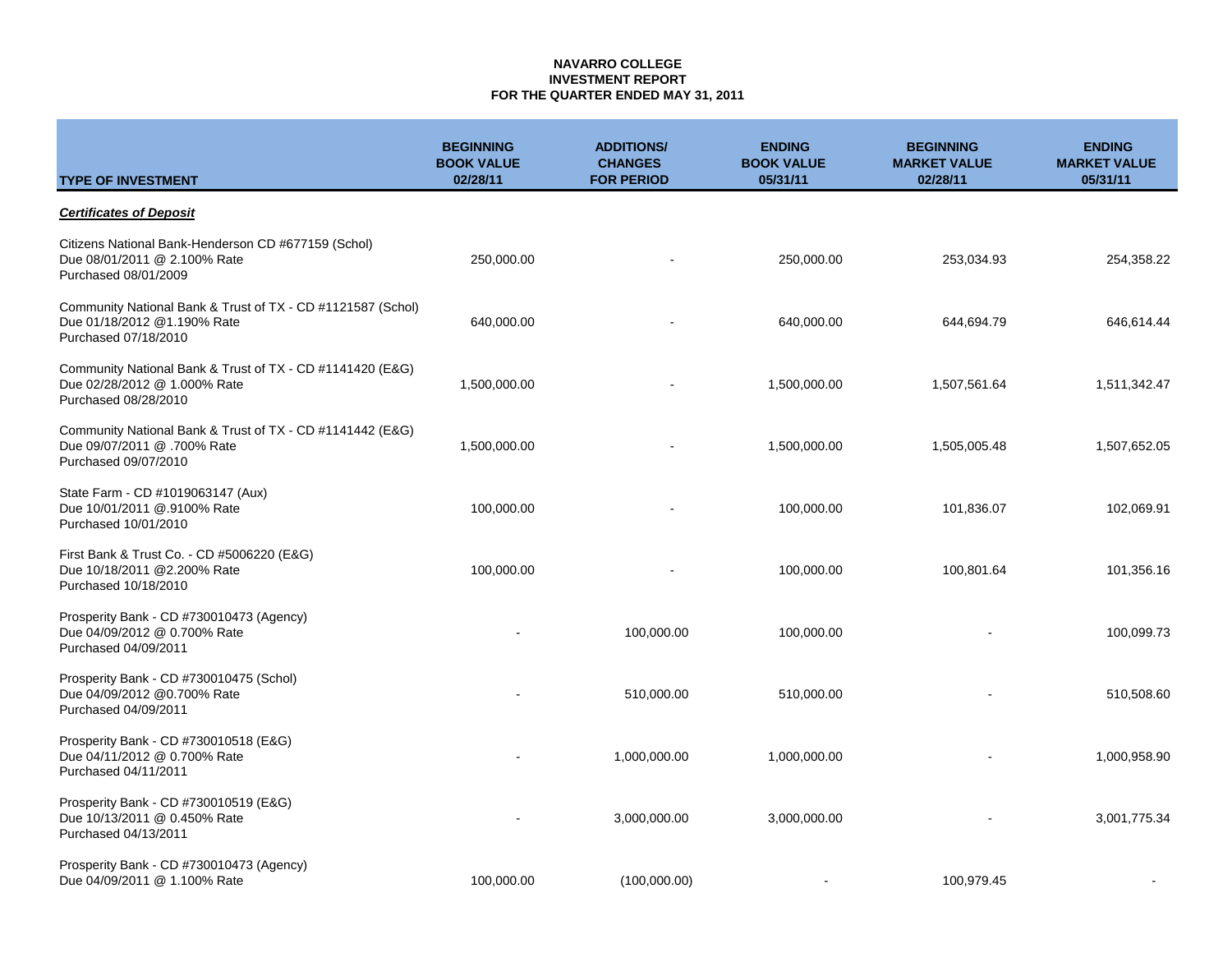### **NAVARRO COLLEGE INVESTMENT REPORT FOR THE QUARTER ENDED MAY 31, 2011**

| <b>TYPE OF INVESTMENT</b>                                                                      |          | <b>BEGINNING</b><br><b>BOOK VALUE</b><br>02/28/11 | <b>ADDITIONS/</b><br><b>CHANGES</b><br><b>FOR PERIOD</b> | <b>ENDING</b><br><b>BOOK VALUE</b><br>05/31/11 | <b>BEGINNING</b><br><b>MARKET VALUE</b><br>02/28/11 | <b>ENDING</b><br><b>MARKET VALUE</b><br>05/31/11 |
|------------------------------------------------------------------------------------------------|----------|---------------------------------------------------|----------------------------------------------------------|------------------------------------------------|-----------------------------------------------------|--------------------------------------------------|
| Purchased 04/09/2010                                                                           |          |                                                   |                                                          |                                                |                                                     |                                                  |
| Prosperity Bank - CD #730010475 (Schol)<br>Due 04/09/2011 @1.100% Rate<br>Purchased 04/09/2010 |          | 510,000.00                                        | (510,000.00)                                             | $\overline{\phantom{0}}$                       | 514.995.21                                          | $\sim$                                           |
| Prosperity Bank - CD #730010472 (E&G)<br>Due 04/09/2011 @ .4500% Rate<br>Purchased 10/09/2010  |          | 1,000,000.00                                      | (1,000,000.00)                                           | $\overline{\phantom{0}}$                       | 1,001,750.68                                        |                                                  |
|                                                                                                | Subtotal | 5,700,000.00                                      | 3,000,000.00                                             | 8,700,000.00                                   | 5,730,659.89                                        | 8.736.735.82                                     |

## *U.S. Government Agency Securities*

| Subtotal     | 0.00         | $\blacksquare$ | 0.00         | 0.00         | ง    | 0.00         |
|--------------|--------------|----------------|--------------|--------------|------|--------------|
|              | 0.00         |                |              |              |      |              |
| <b>TOTAL</b> | 5,700,000.00 | 3,000,000.00   | 8,700,000.00 | 5,730,659.89 | - 56 | 8,736,735.82 |

- - - - -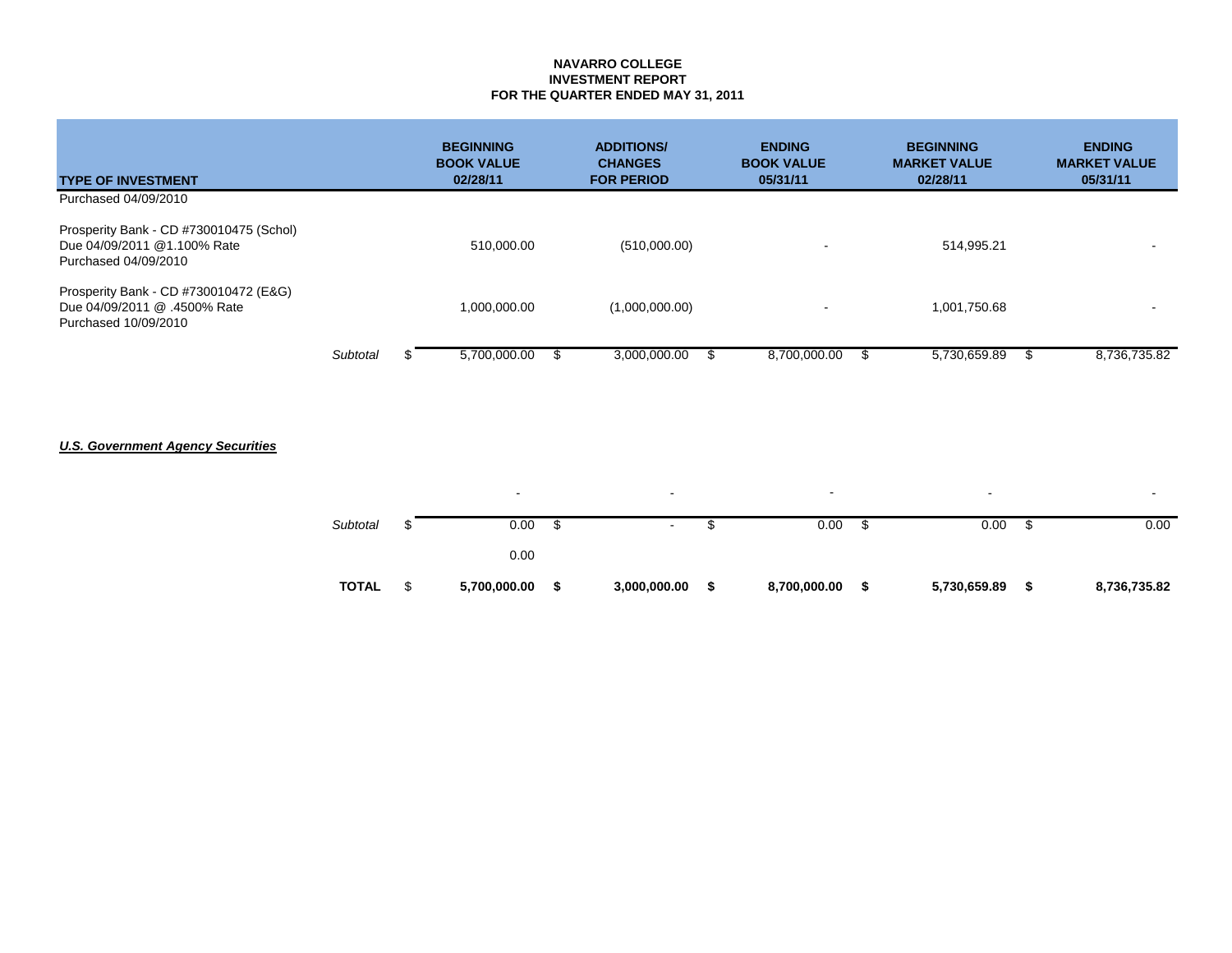### **NAVARRO COLLEGE INVESTMENT REPORT RECAP FOR THE QUARTER ENDED MAY 31, 2011**

#### **RECAP OF INVESTMENTS BY FUND**

| <b>TYPE OF INVESTMENT</b>                                                 |     | <b>ENDING</b><br><b>BOOK VALUE</b><br>05/31/2011 | <b>Educational and</b><br><b>General Fund</b> | <b>Debt Service</b><br><b>Fund</b> | <b>Auxiliary</b><br><b>Fund</b> | Agency<br><b>Fund</b> | <b>Plant</b><br><b>Fund</b> | <b>Student</b><br><b>Financial</b><br><b>Aid Fund</b> |
|---------------------------------------------------------------------------|-----|--------------------------------------------------|-----------------------------------------------|------------------------------------|---------------------------------|-----------------------|-----------------------------|-------------------------------------------------------|
|                                                                           |     |                                                  |                                               |                                    |                                 |                       |                             |                                                       |
| First Bank & Trust Co. - CD #5006220                                      |     | 100,000.00                                       | 100,000.00                                    |                                    |                                 |                       |                             |                                                       |
| Community National Bank & Trust of TX - CD #1141420                       |     | 1,500,000.00                                     | 1,500,000.00                                  |                                    |                                 |                       |                             |                                                       |
| Community National Bank & Trust of TX - CD #1121587                       |     | 640,000.00                                       |                                               |                                    |                                 |                       |                             | 640,000.00                                            |
| Community National Bank & Trust of TX - CD #1141442                       |     | 1,500,000.00                                     | 1,500,000.00                                  |                                    |                                 |                       |                             |                                                       |
| Citizens National Bank - CD #677159                                       |     | 250,000.00                                       |                                               |                                    |                                 |                       |                             | 250,000.00                                            |
| State Farm - CD #1019063147                                               |     | 100,000.00                                       |                                               |                                    | 100,000.00                      |                       |                             |                                                       |
| Prosperity Bank-CD#730010473                                              |     | 100,000.00                                       |                                               |                                    |                                 | 100,000.00            |                             |                                                       |
| Prosperity Bank-CD#730010475                                              |     | 510,000.00                                       |                                               |                                    |                                 |                       |                             | 510,000.00                                            |
| Prosperity Bank-CD#730010518                                              |     | 1,000,000.00                                     | 1,000,000.00                                  |                                    |                                 |                       |                             |                                                       |
| Prosperity Bank-CD#730010519                                              |     | 3,000,000.00                                     | 3,000,000.00                                  |                                    |                                 |                       |                             |                                                       |
|                                                                           | -\$ | 8,700,000.00 \$                                  | 7,100,000.00 \$                               | $0.00$ \$                          | 100,000.00 \$                   | 100,000.00 \$         | 0.00~\$                     | 1,400,000.00                                          |
| May 31, 2011 Benchmark Rates:                                             |     |                                                  |                                               |                                    |                                 |                       |                             |                                                       |
| <b>TexStar Local Government Investment Service</b>                        |     | 0.0863%                                          |                                               |                                    |                                 |                       |                             |                                                       |
| Rates and market values are from the May 31, 2011 The Wall Street Journal |     |                                                  |                                               |                                    |                                 |                       |                             |                                                       |
| <b>Federal Funds Rate</b>                                                 |     | 0.2800%                                          |                                               |                                    |                                 |                       |                             |                                                       |
| Merrill Lynch Ready Assets Trust                                          |     | 0.0000%                                          |                                               |                                    |                                 |                       |                             |                                                       |
| Treasury Bill - 26 weeks                                                  |     | 0.1150%                                          |                                               |                                    |                                 |                       |                             |                                                       |
| Certificates of Deposit - Six Months                                      |     | 0.3100%                                          |                                               |                                    |                                 |                       |                             |                                                       |

We, the investment officers of Navarro College District, swear that, to the best of our knowledge, this report displays Navarro College's investment portfolio as of May 31, 2011. We further swear that transactions involvin investment portfolio are in compliance with Navarro College's Investment Policy and Strategy and the provisions of the Public Funds Investment Act, Chapter 2256, and amendments of the Texas Government Code.

**Prepared by:** Date Investment Officer

Date Chief Accountant **Date** Investment Officer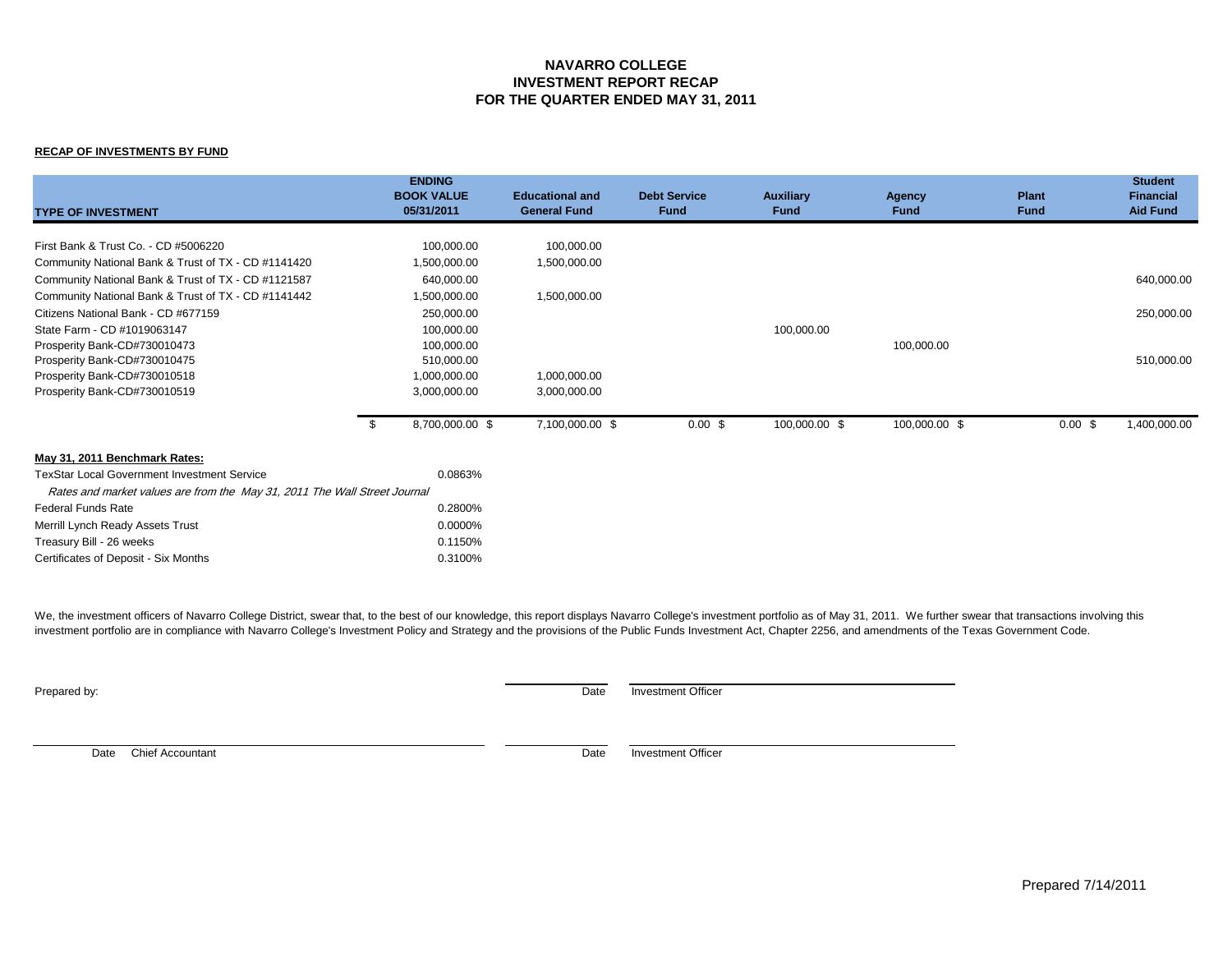# **NAVARRO COLLEGE INVESTMENT PORTFOLIO MATURITY SCHEDULE FOR THE QUARTER ENDED MAY 31, 2011**

| <b>MATURITY</b>    |                                  |                                |                          |                                |                                 |                                |    |                                 |    |                            |  |
|--------------------|----------------------------------|--------------------------------|--------------------------|--------------------------------|---------------------------------|--------------------------------|----|---------------------------------|----|----------------------------|--|
| <b>Fiscal Year</b> | <b>1st Quarter</b><br>Sept - Nov |                                | 2nd Quarter<br>Dec - Feb |                                | <b>3rd Quarter</b><br>Mar - May |                                |    | <b>4th Quarter</b><br>Jun - Aug |    | <b>Total Amount</b>        |  |
| 2011<br>2012       | \$                               | $\blacksquare$<br>4,700,000.00 | \$                       | $\blacksquare$<br>2,140,000.00 | \$                              | $\blacksquare$<br>1,610,000.00 | \$ | 250,000.00                      | \$ | 250,000.00<br>8,450,000.00 |  |
| <b>Total</b>       | \$                               | 4,700,000.00                   |                          | 2,140,000.00                   | \$                              | $1,610,000.00$ \$              |    | 250,000.00 \$                   |    | 8,700,000.00               |  |